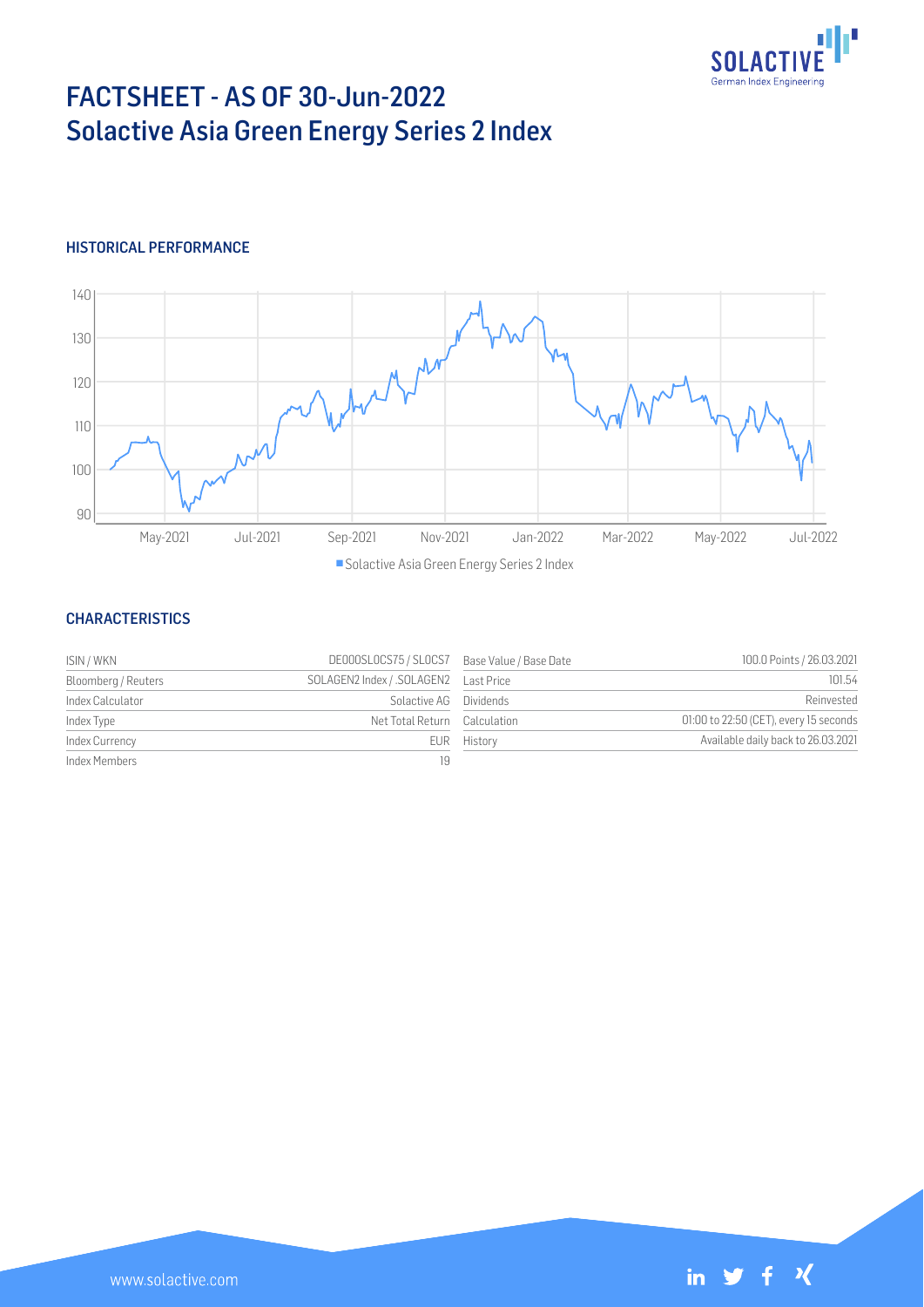

## **STATISTICS**

| <b>EUR</b>         | 30D        | 90D        | 180D       | 360D                  | <b>YTD</b> | Since Inception       |
|--------------------|------------|------------|------------|-----------------------|------------|-----------------------|
| Performance        | $-12.03\%$ | $-14.63\%$ | $-24.70\%$ | $-3.57\%$             | $-24.70\%$ | 1.54%                 |
| Performance (p.a.) |            |            |            |                       |            | 1.22%                 |
| Volatility (p.a.)  | 37.06%     | 32.54%     | 30.59%     | 28.02%                | 30.59%     | 27.13%                |
| High               | 115.43     | 121.23     | 133.63     | 138.31                | 133.63     | 138.31                |
| Low                | 97.49      | 97.49      | 97.49      | 97.49                 | 97.49      | 90.42                 |
| Sharpe Ratio*      | $-2.12$    | $-1.44$    | $-1.41$    | $-0.11$               | $-1.41$    | 0.07                  |
| Max. Drawdown      | $-15.54\%$ | $-19.58%$  | $-27.70%$  | $-29.51%$             | $-27.70%$  | $-29.51%$             |
| VaR 95 \ 99        |            |            |            | $-49.0\%$ \ $-59.4\%$ |            | $-48.8\%$ \ $-68.0\%$ |
| CVaR 95 \ 99       |            |            |            | $-57.8\%$ \ $-71.7\%$ |            | $-59.6\%$ \ $-80.9\%$ |

\* Up to 31 December 2021, ex-post Sharpe ratios use as input for the risk free rate term the London Inter-Bank Offered rates in the respective currencies of the index and at a term equal to the observation period. From 3 J 2022 onwards, Sharpe ratios will be / are calculated using as reference risk free rate input the overnight replacement rate for these currencies, namely SONIA (for GBP), SOFR (for USD) and EURIBOR Overnight (for EUR).

#### COMPOSITION BY CURRENCIES



## COMPOSITION BY COUNTRIES



# TOP COMPONENTS AS OF 30-Jun-2022

| Company                      | Ticker           | Country   | Currency   | Index Weight (%) |
|------------------------------|------------------|-----------|------------|------------------|
| DOOSAN FUEL CELL COLTD       | 336260 KP Equity | KR        | <b>KRW</b> | 10.70%           |
| CS WIND CORP                 | 112610 KP Equity | KR        | <b>KRW</b> | 9.94%            |
| SAMSUNG SDLCO LTD            | 006400 KP Equity | <b>KR</b> | <b>KRW</b> | 9.80%            |
| II JIN MATERIALS CO LTD      | 020150 KP Equity | KR        | <b>KRW</b> | 8.12%            |
| SINO-AMERICAN SILICON PRODUC | 5483 TT Equity   | TW        | TWD        | 7.77%            |
| L&F COLTD                    | 066970 KQ Equity | <b>KR</b> | <b>KRW</b> | 7.21%            |
| FCOPRO COITD                 | 086520 KQ Equity | KR        | <b>KRW</b> | 6.99%            |
| GIGASOLAR MATERIALS CORP     | 3691 TT Equity   | TW        | <b>TWD</b> | 6.35%            |
| IS FLECTRIC COLTD            | 010120 KP Equity | KR        | <b>KRW</b> | 4.40%            |
| MOTECH INDUSTRIES INC        | 6244 TT Equity   | TW        | TWD        | 3.93%            |